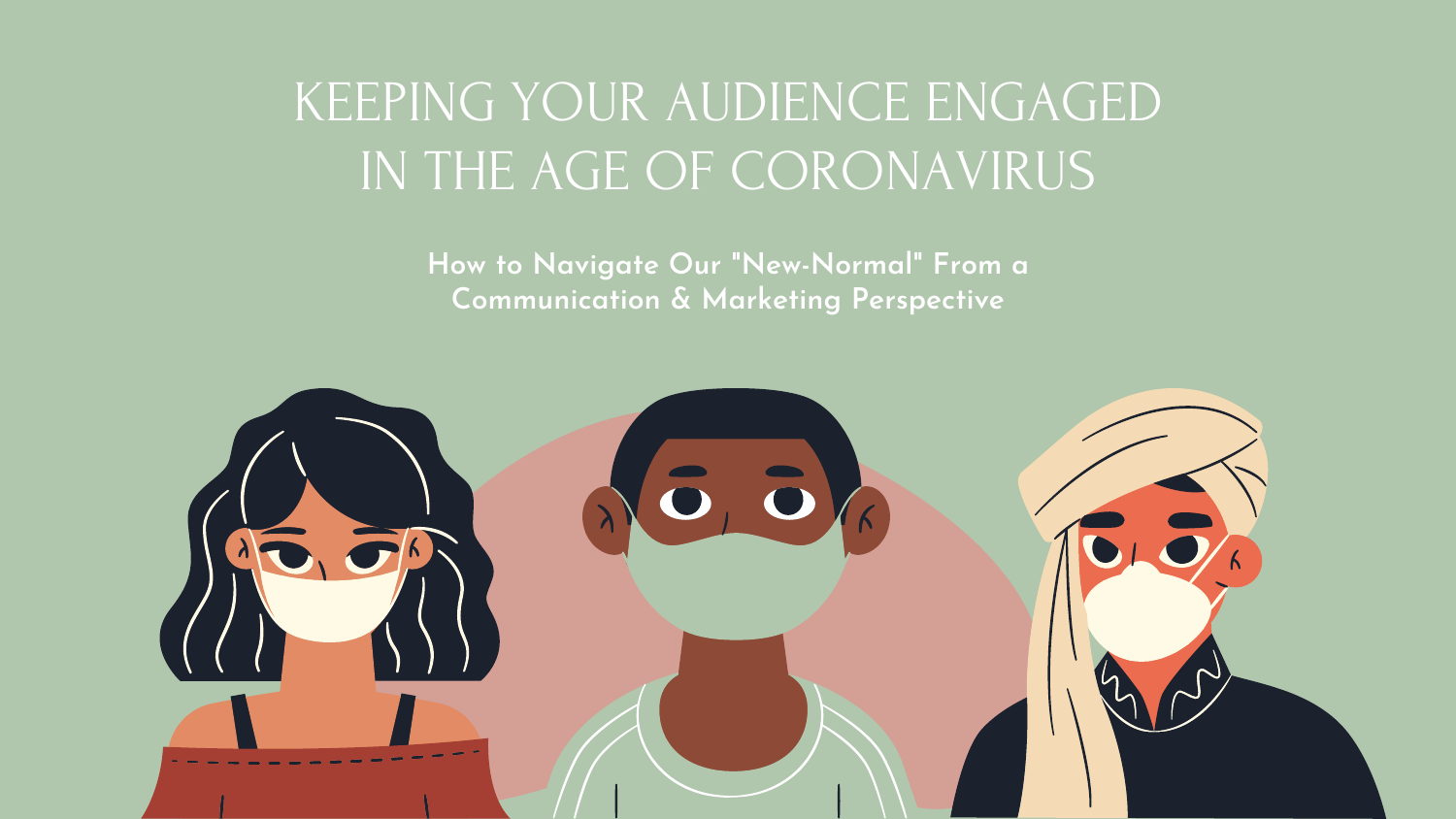Jessica Simien Lofton **Freelance Communications Consultant Lifestyle + Business Content Creator Co-Owner of Lofton & Company Brands**

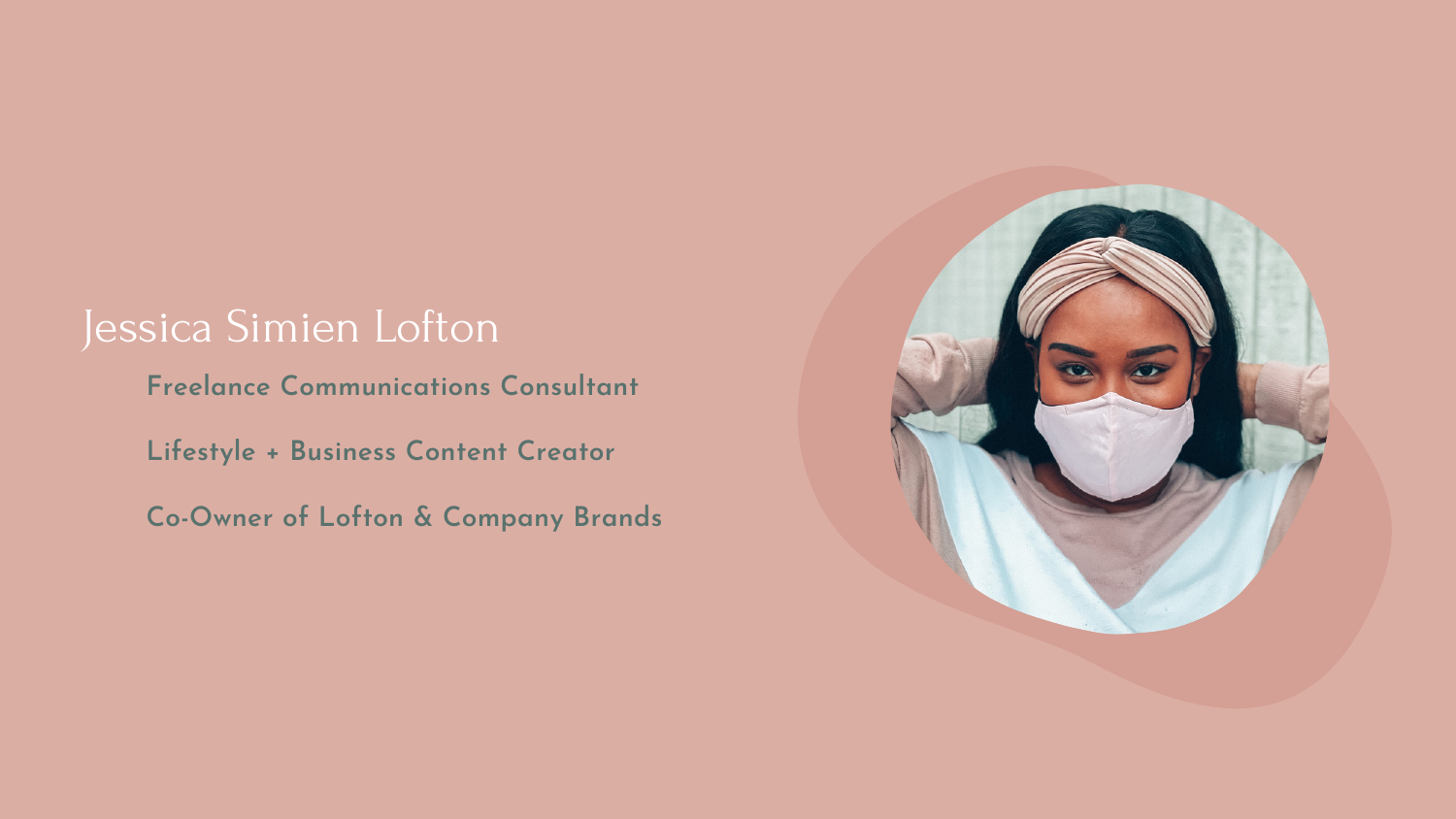**The goal of this presentation is two-fold. By the end of our time together today, we**



What engagement means and the different ways it can show up across your social media

How to ensure that your message is being communicated effectively and appropriately during a time of uncertainty

# Today's Goal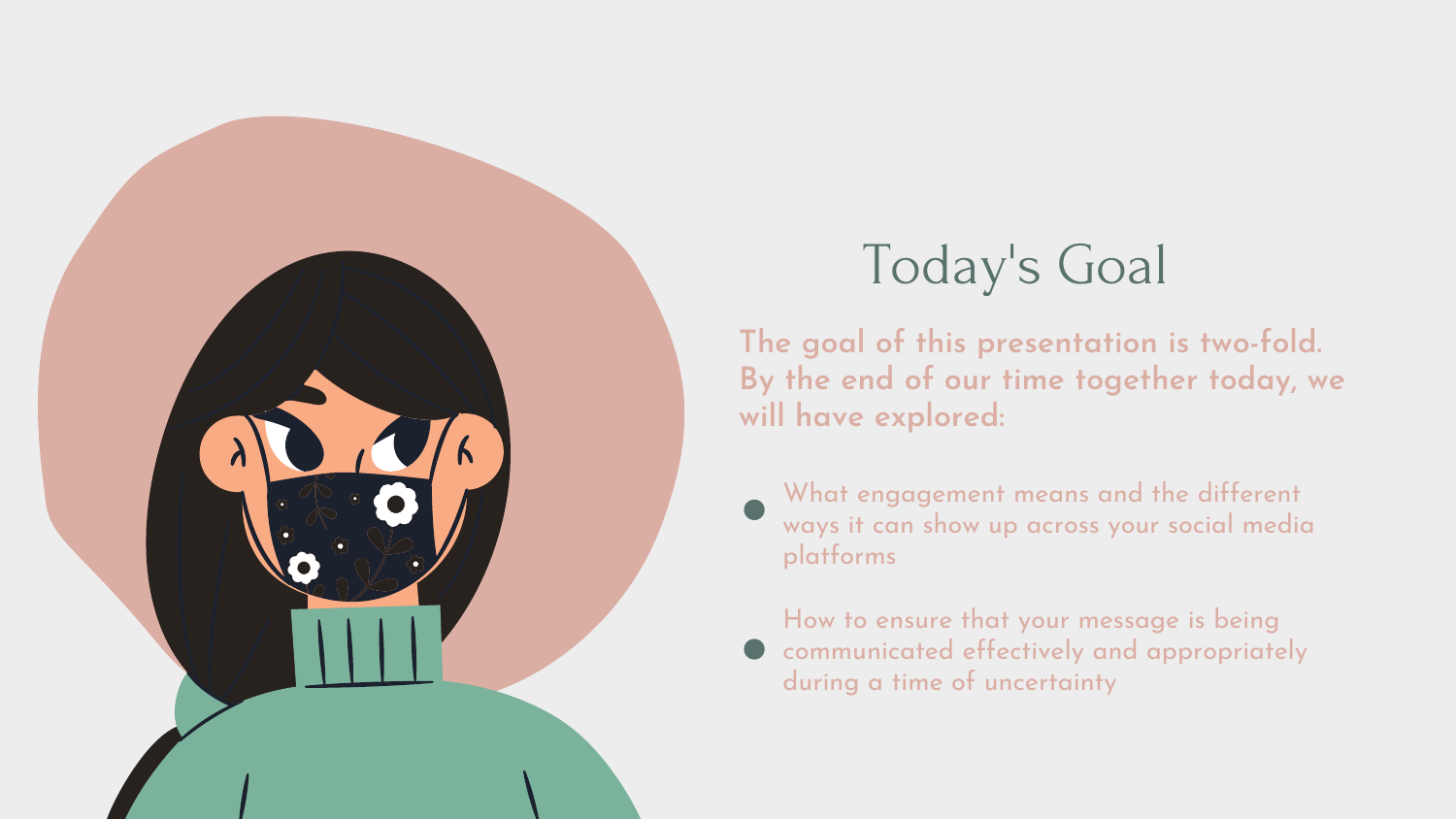## What is "engagement" anyway?

**S Likes, comments and shares imply put, engagement means all the different types of ways that a person can interact with your content. Page mentions**

**It can "look" different depending on the platform you are using.**

# **Clicks on your call-to-action buttons** my personal favorite!

these are called metrics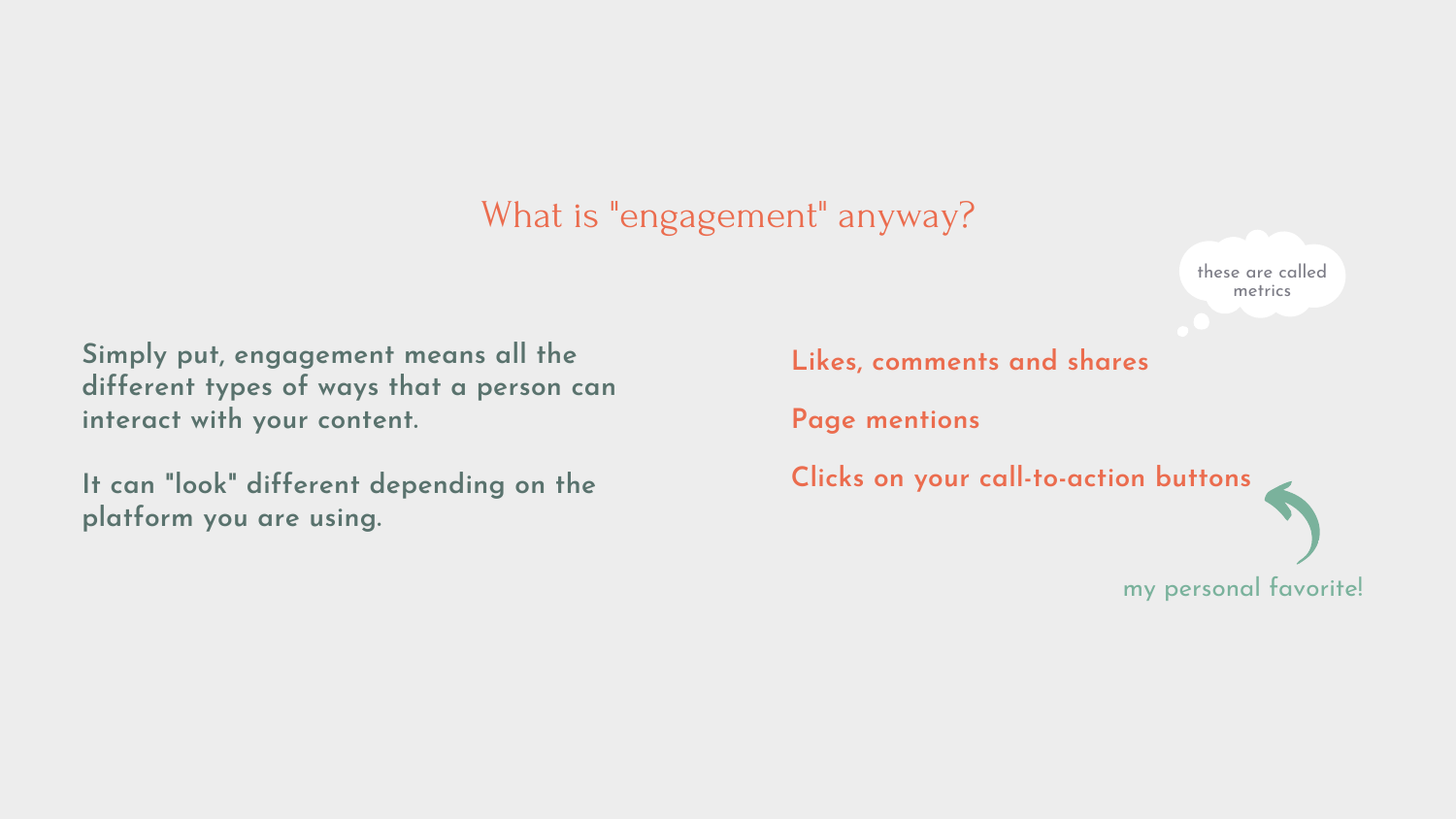Don 't be afraid to communicate, just **be sensitive** to the current social climate at all times, not just with COVID but with COVID being part of everything else.

Monitor your current engagement levels and re-strategize as necessary.

Actually engage with them. Ask questions to discover what they need from you.



Produce more content than usual, using what you have learned firsthand from your audience.

Be as consistent as possible by outsourcing when needed.

# 5 STRATEGIES TO IMPLEMENT FOR KEEPING YOUR AUDIENCE ENGAGED

Acknowledge the pandemic; discuss the changes in your business that the pandemic has brought. Be flexible.

## EXAMPLE

Share with our audience that we can no longer have our in-person meetings; host a Q&A

Engagement can be measured. Use what works.

## EXAMPLE

We know that our audience responds best to environments where they can network. We will focus our efforts on Facebook-group friendly activities.

We will outsource our email marketing to maintain direct communication with our members. We will also implement a weekly "show" on our YouTube channel to encourage dialogue.

Ask them about how they ' re navigating the pandemic to figure out how you can better serve them. Share messages with value.

### **EXAMPLE**

We know that many of our members are working from home so we may ask them about software they ' re using so we can host a webinar.

Experiment with all forms of content, even if you ' ve never tried it before. This is where you want to put your money.

### EXAMPLE

Because we thrive on events, we took everything online and added digital downloads to encourage sign-ups. This will help us continue bringing in sponsors.

If you haven 't already, use whatever tools at your disposal to stay in front of your audience.

## EXAMPLE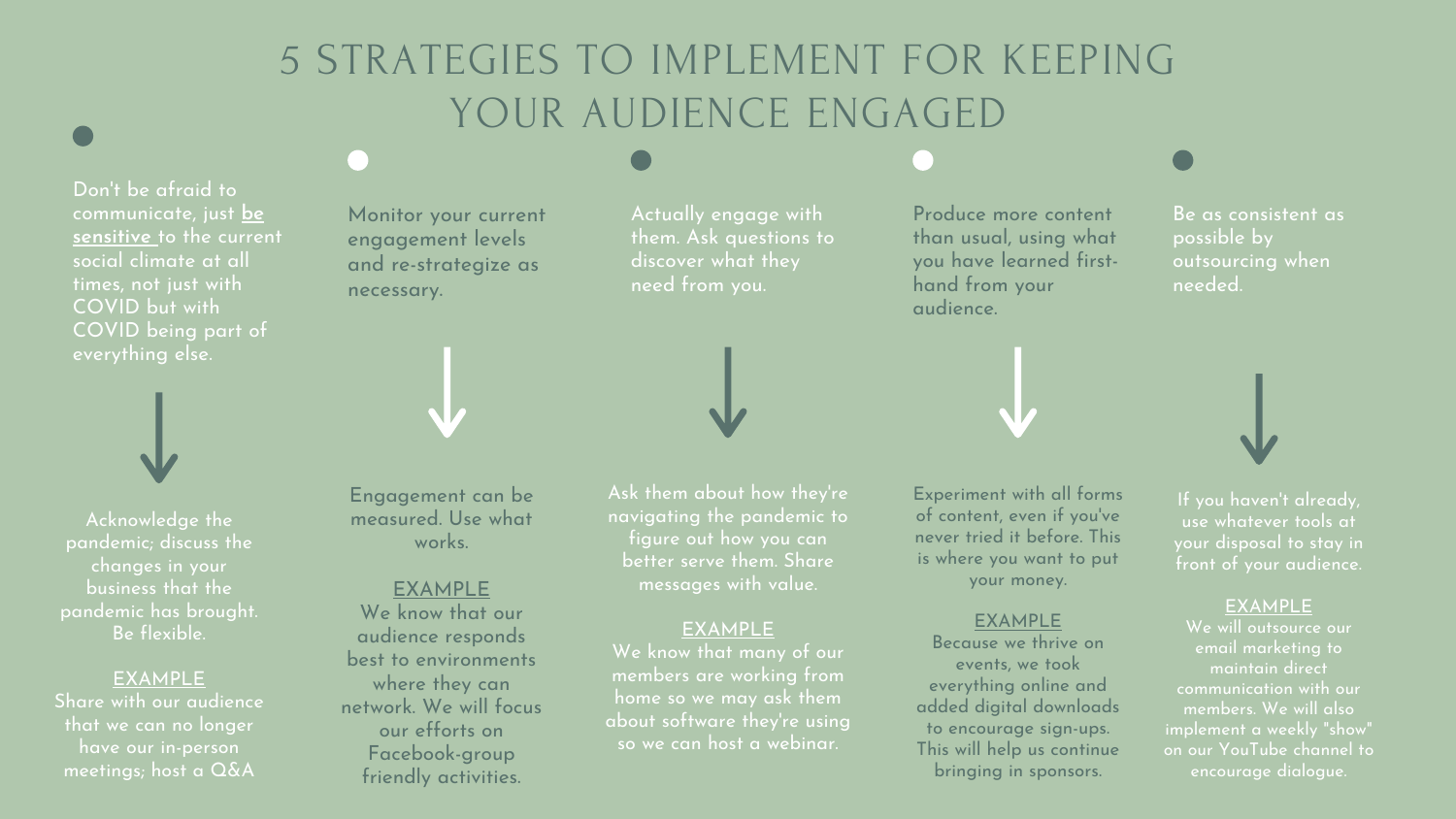## The types of content consumers want to engage with



USE WHAT YOU'VE LEARNED FROM YOUR AUDIENCE TO PRODUCE MORE CONTENT THAT GIVES THEM VALUE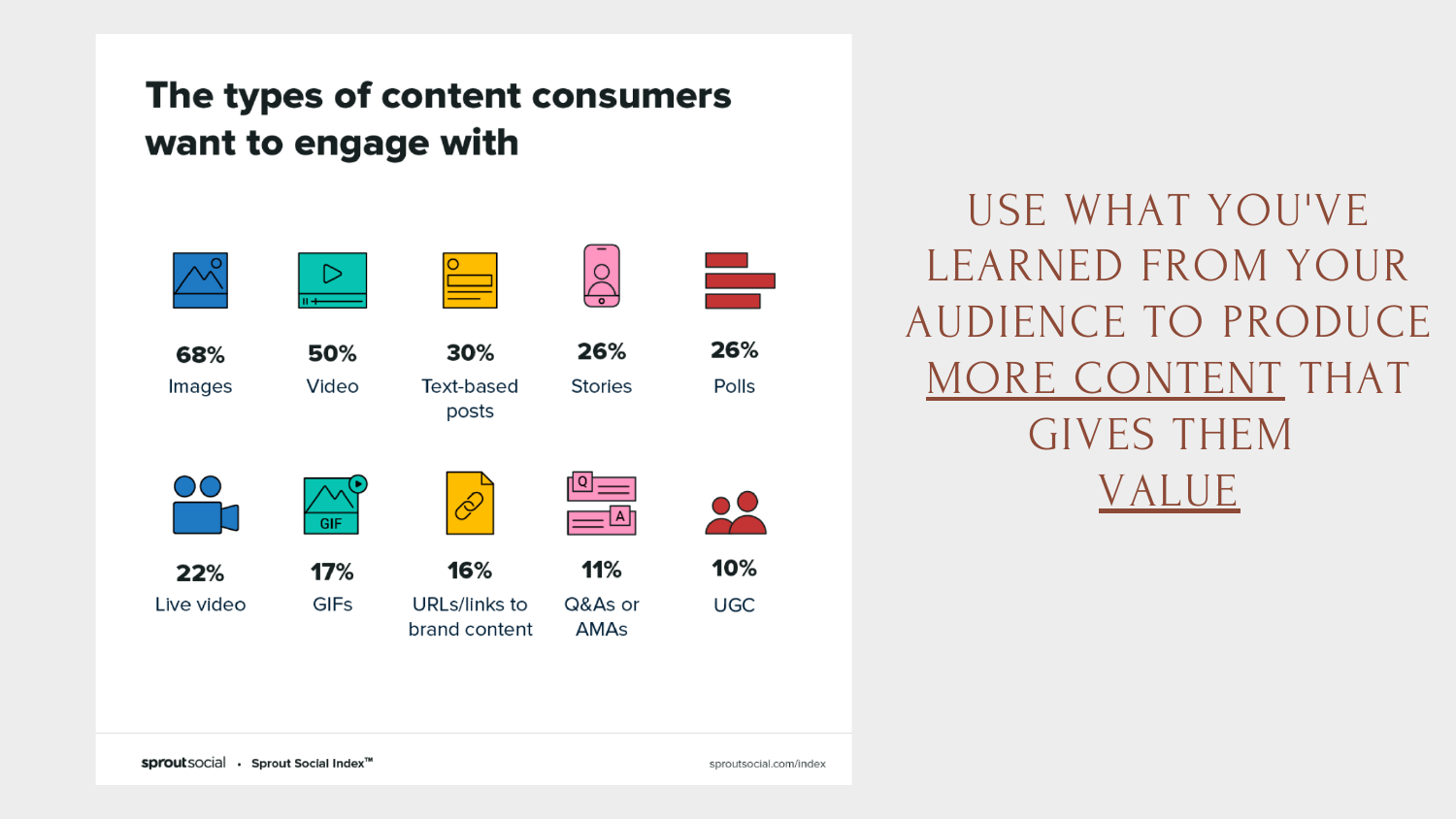**Everything is different and we ' re all still learning how to approach this new normal.**

**It is important to handle the pandemic with care because it is impacting your audience in some way or another. Keeping them engaged will involve being sensitive to the social climate and providing value for them through your content.**



## MAIN TAKEAWAY